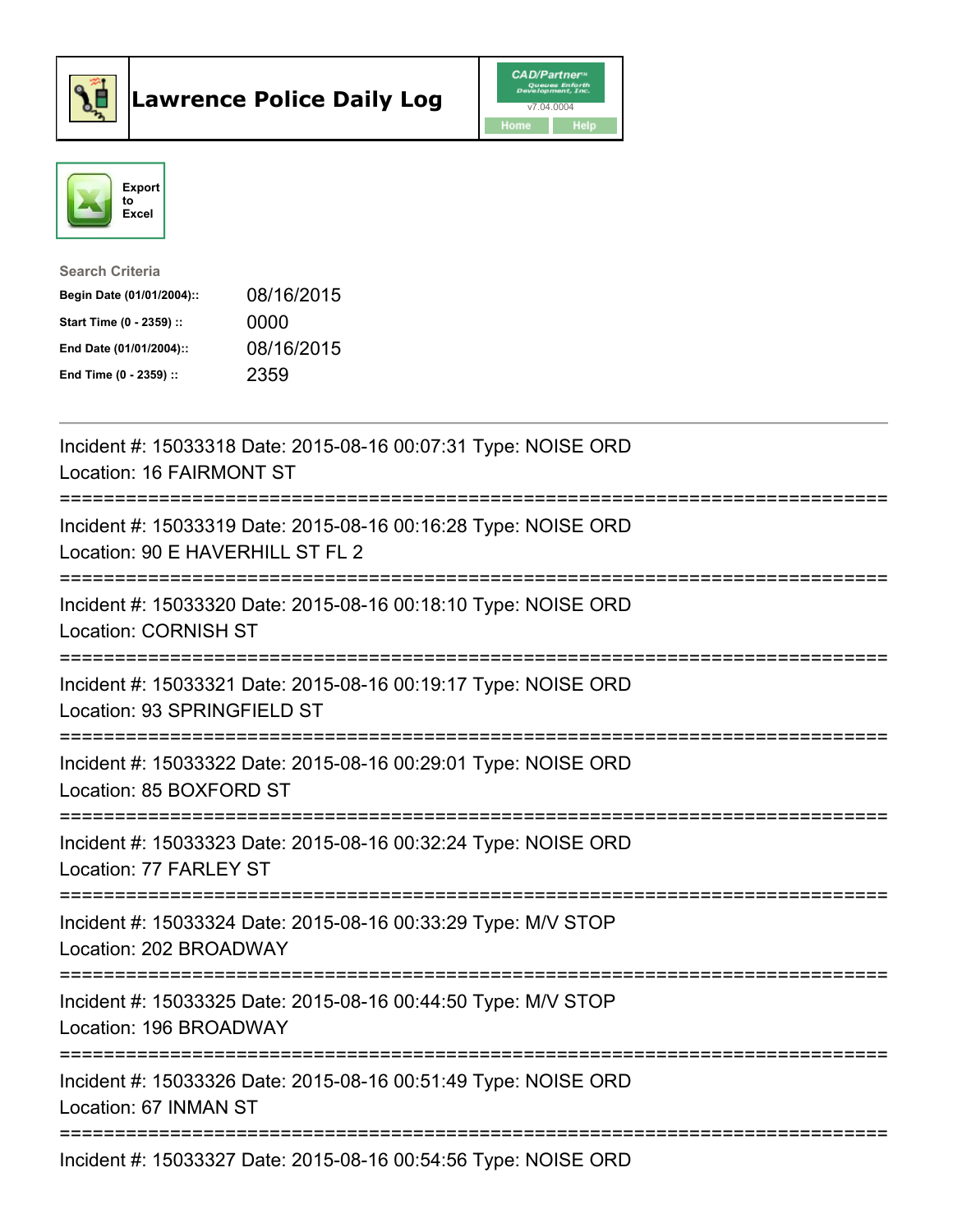Location: 34-36 TOWERHILL ST

| Incident #: 15033328 Date: 2015-08-16 00:56:41 Type: GUN CALL<br>Location: LAWRENCE ST & PARK ST                    |
|---------------------------------------------------------------------------------------------------------------------|
| Incident #: 15033329 Date: 2015-08-16 01:00:29 Type: NOISE ORD<br>Location: 90 E HAVERHILL ST                       |
| Incident #: 15033330 Date: 2015-08-16 01:04:38 Type: NOISE ORD<br>Location: 42 TOWER HILL ST #2<br>================ |
| Incident #: 15033331 Date: 2015-08-16 01:13:36 Type: MAL DAMG PROG<br>Location: 108 PERRY AV                        |
| Incident #: 15033332 Date: 2015-08-16 01:37:12 Type: NEIGHBOR PROB<br>Location: 208 CARLETON ST #2                  |
| Incident #: 15033333 Date: 2015-08-16 01:41:46 Type: NOISE ORD<br>Location: EXCHANGE ST & MYRTLE ST                 |
| Incident #: 15033335 Date: 2015-08-16 01:44:19 Type: FIGHT<br>Location: 90 E HAVERHILL ST                           |
| Incident #: 15033334 Date: 2015-08-16 01:45:51 Type: DISORDERLY<br>Location: MARKET ST & TEMPLE ST                  |
| Incident #: 15033336 Date: 2015-08-16 02:02:30 Type: NOISE ORD<br>Location: 241 LAWRENCE ST                         |
| Incident #: 15033337 Date: 2015-08-16 02:02:46 Type: M/V STOP<br>Location: ESSEX ST                                 |
| Incident #: 15033338 Date: 2015-08-16 02:03:35 Type: NOISE ORD<br>Location: 120 SYLVESTER ST                        |
| Incident #: 15033339 Date: 2015-08-16 02:16:57 Type: ALARMS<br>Location: 43 JACKSON ST                              |
| Incident #: 15033340 Date: 2015-08-16 02:18:01 Type: UNKNOWN PROB<br>Location: 270 E HAVERHILL ST                   |
| Incident #: 15033341 Date: 2015-08-16 02:19:03 Type: ALARM/BURG                                                     |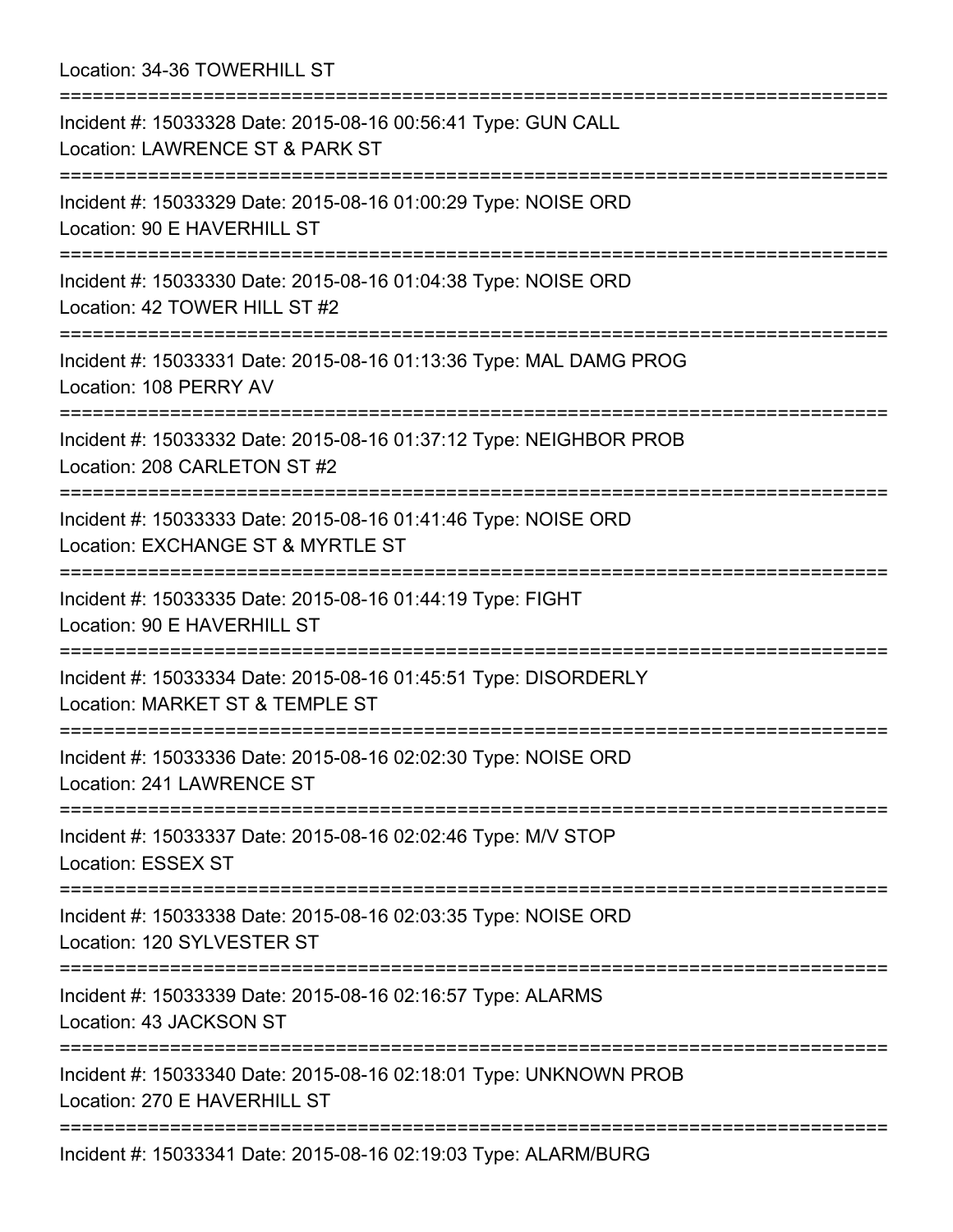=========================================================================== Incident #: 15033342 Date: 2015-08-16 02:24:17 Type: TRESPASSING Location: HESS GAS / 615 BROADWAY =========================================================================== Incident #: 15033343 Date: 2015-08-16 02:26:52 Type: NOISE ORD Location: HEY ST & PLEASANT ST =========================================================================== Incident #: 15033344 Date: 2015-08-16 02:28:54 Type: NOISE ORD Location: 76 SALEM ST =========================================================================== Incident #: 15033345 Date: 2015-08-16 02:31:37 Type: NOISE ORD Location: CONGRESS ST & HAVERHILL ST =========================================================================== Incident #: 15033347 Date: 2015-08-16 02:36:07 Type: A&B PAST Location: 2 MUSEUM SQ #202 =========================================================================== Incident #: 15033346 Date: 2015-08-16 02:36:17 Type: SHOTS FIRED Location: PROJECTS / ESSEX ST =========================================================================== Incident #: 15033348 Date: 2015-08-16 02:38:25 Type: M/V STOP Location: 700 ESSEX ST =========================================================================== Incident #: 15033349 Date: 2015-08-16 02:46:57 Type: TOW OF M/V Location: 100 HAWTHORNE WAY =========================================================================== Incident #: 15033350 Date: 2015-08-16 02:47:15 Type: M/V STOP Location: HAMPSHIRE ST & HAVERHILL ST =========================================================================== Incident #: 15033352 Date: 2015-08-16 03:04:34 Type: M/V STOP Location: NEWBURY ST & ORCHARD ST =========================================================================== Incident #: 15033351 Date: 2015-08-16 03:05:01 Type: NOISE ORD Location: FORDHAM =========================================================================== Incident #: 15033354 Date: 2015-08-16 03:13:40 Type: MISSING PERS Location: 5B PROVIDENCE ST =========================================================================== Incident #: 15033353 Date: 2015-08-16 03:13:46 Type: TOW OF M/V Location: 17 CAMELLA TEOLI WY =========================================================================== Incident #: 15033355 Date: 2015-08-16 03:32:20 Type: M/V STOP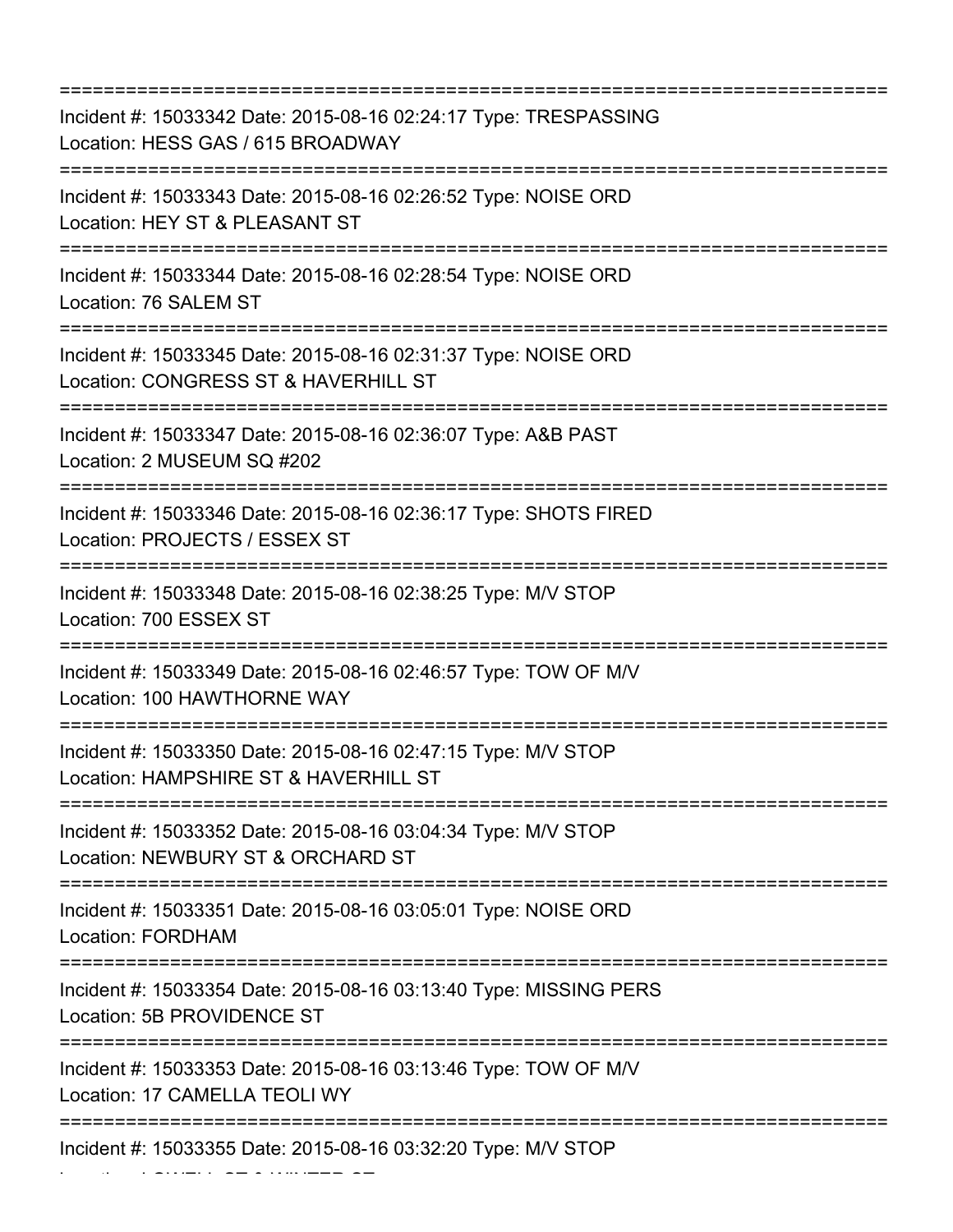=========================================================================== Incident #: 15033356 Date: 2015-08-16 03:34:21 Type: M/V STOP Location: S BROADWAY & SHATTUCK ST =========================================================================== Incident #: 15033357 Date: 2015-08-16 03:35:11 Type: M/V STOP Location: 70 OXFORD ST =========================================================================== Incident #: 15033358 Date: 2015-08-16 03:41:41 Type: M/V STOP Location: INMAN ST & S BROADWAY =========================================================================== Incident #: 15033359 Date: 2015-08-16 03:47:24 Type: M/V STOP Location: LAWRENCE ST & PARK ST =========================================================================== Incident #: 15033360 Date: 2015-08-16 03:50:23 Type: M/V STOP Location: METHUEN ST =========================================================================== Incident #: 15033361 Date: 2015-08-16 04:09:11 Type: ASSSIT AMBULANC Location: 12 SARGENT ST =========================================================================== Incident #: 15033363 Date: 2015-08-16 04:09:17 Type: M/V STOP Location: FERRY ST & MANN ST =========================================================================== Incident #: 15033362 Date: 2015-08-16 04:09:21 Type: ASSSIT AMBULANC Location: 12 SARGENT ST =========================================================================== Incident #: 15033364 Date: 2015-08-16 04:24:06 Type: M/V STOP Location: ESSEX ST & RIVERSIDE DR =========================================================================== Incident #: 15033365 Date: 2015-08-16 04:27:42 Type: M/V STOP Location: 21 CYPRESS AV =========================================================================== Incident #: 15033366 Date: 2015-08-16 04:40:13 Type: DOMESTIC/PAST Location: 6 EXCHANGE ST #1 =========================================================================== Incident #: 15033367 Date: 2015-08-16 04:44:53 Type: NOISE ORD Location: 3 N PARISH RD =========================================================================== Incident #: 15033368 Date: 2015-08-16 05:16:44 Type: FIGHT Location: CROSBY ST & NEWTON ST =========================================================================== Incident #: 15033369 Date: 2015-08-16 05:33:02 Type: B&E/DWELL/AT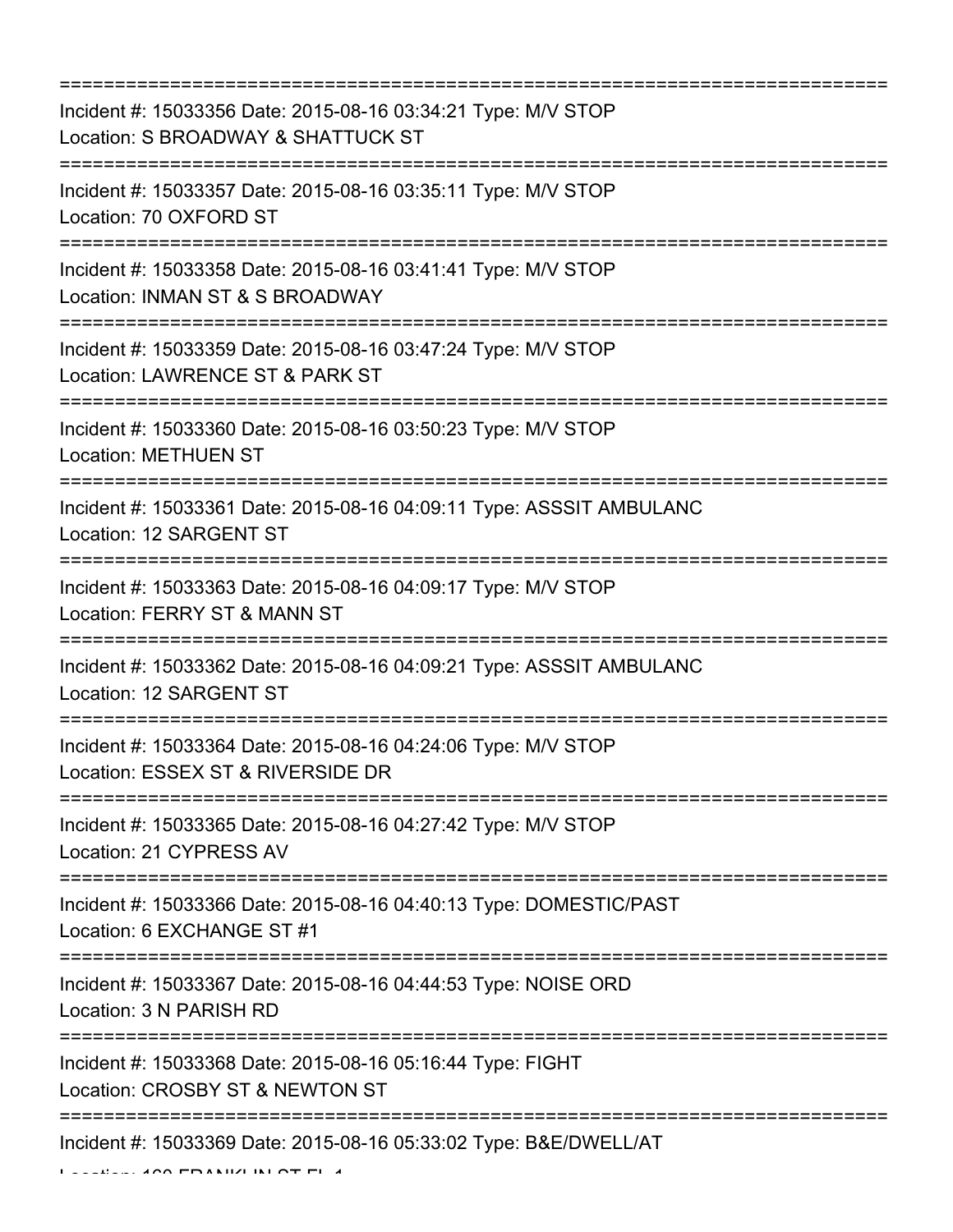| =======================                                                                             |
|-----------------------------------------------------------------------------------------------------|
| Incident #: 15033370 Date: 2015-08-16 05:41:29 Type: FIGHT<br>Location: 7 SHERIDAN ST               |
| Incident #: 15033371 Date: 2015-08-16 05:44:54 Type: MEDIC SUPPORT<br>Location: 53 N PARISH RD      |
| Incident #: 15033372 Date: 2015-08-16 05:49:07 Type: GUN CALL<br>Location: 3 ARLINGTON TER          |
| Incident #: 15033373 Date: 2015-08-16 06:54:18 Type: MAN DOWN<br>Location: 468 HAMPSHIRE ST         |
| Incident #: 15033374 Date: 2015-08-16 07:14:28 Type: MAL DAMAGE<br><b>Location: AMES ST</b>         |
| Incident #: 15033375 Date: 2015-08-16 07:16:52 Type: PARK & WALK<br>Location: BROADWAY              |
| Incident #: 15033376 Date: 2015-08-16 07:18:49 Type: NEIGHBOR PROB<br>Location: 15 MONTROSE AV      |
| Incident #: 15033377 Date: 2015-08-16 07:56:37 Type: M/V STOP<br>Location: MARKET ST & PARKER ST    |
| Incident #: 15033378 Date: 2015-08-16 08:22:13 Type: ASSSIT AMBULANC<br>Location: 183 PARKER ST #12 |
| Incident #: 15033379 Date: 2015-08-16 08:28:27 Type: NOISE ORD<br>Location: 16 BOXFORD ST FL 2      |
| Incident #: 15033380 Date: 2015-08-16 08:42:46 Type: KEEP PEACE<br>Location: 715 HAVERHILL ST       |
| Incident #: 15033381 Date: 2015-08-16 09:20:04 Type: FIGHT<br>Location: 468 HAMPSHIRE ST            |
| Incident #: 15033382 Date: 2015-08-16 09:27:41 Type: ALARM/BURG<br>Location: 200 COMMON ST          |
| Incident #: 15033383 Date: 2015-08-16 09:33:41 Type: ROBBERY ARMED                                  |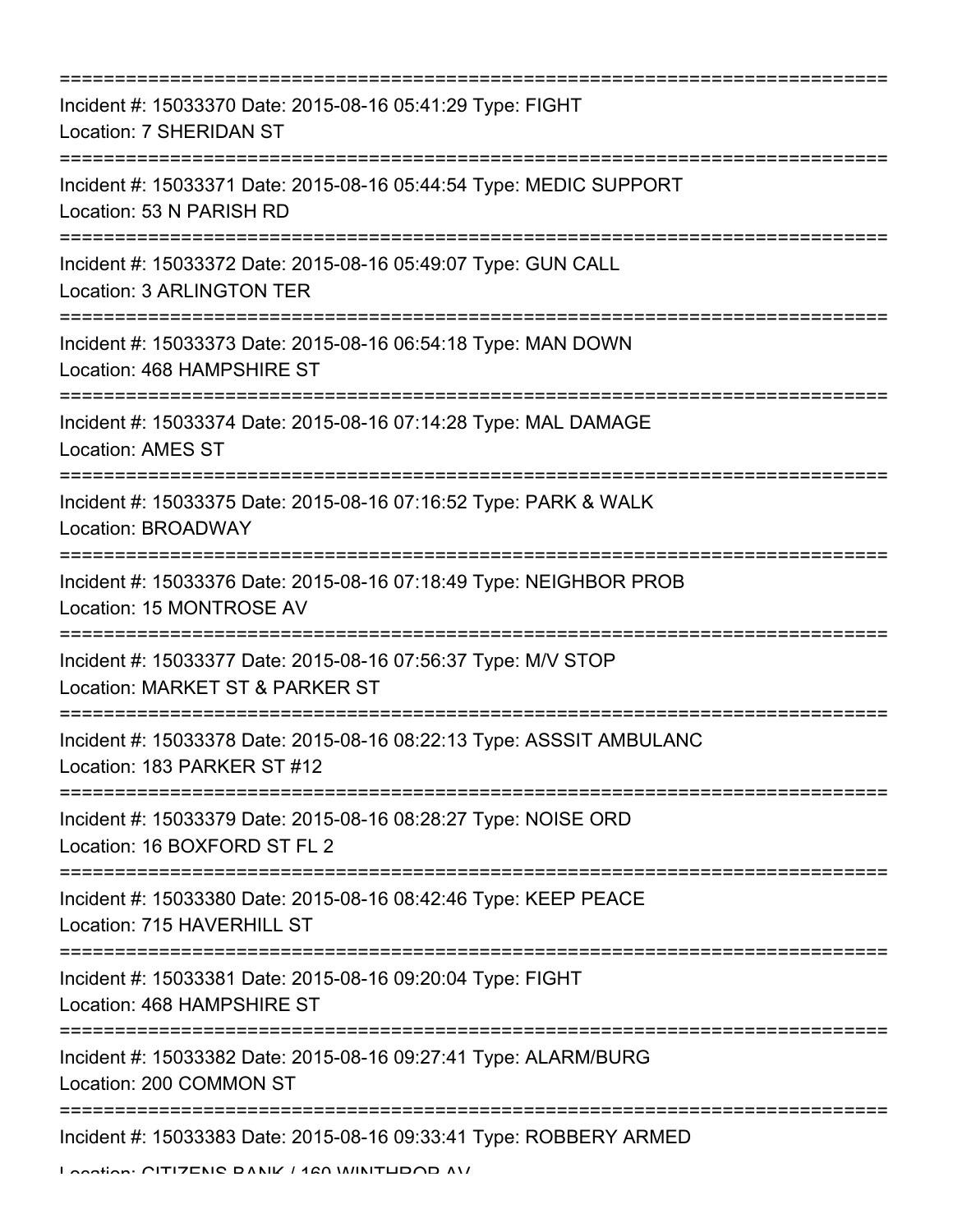| ===========================                                                                             |
|---------------------------------------------------------------------------------------------------------|
| Incident #: 15033384 Date: 2015-08-16 09:40:07 Type: GENERAL SERV<br>Location: 38 LENOX CIR             |
| Incident #: 15033385 Date: 2015-08-16 09:47:15 Type: ALARM/BURG<br>Location: 95 JACKSON ST              |
| Incident #: 15033386 Date: 2015-08-16 09:51:25 Type: CK WELL BEING<br>Location: 23 HAWLEY ST #106       |
| Incident #: 15033387 Date: 2015-08-16 10:00:24 Type: MEDIC SUPPORT<br>Location: 488 HOWARD ST FL 2      |
| Incident #: 15033388 Date: 2015-08-16 10:03:42 Type: NOISE ORD<br>Location: 36 BOXFORD ST               |
| Incident #: 15033389 Date: 2015-08-16 10:46:09 Type: VANDALISM<br>Location: 12 CHESTNUT ST              |
| Incident #: 15033390 Date: 2015-08-16 10:50:04 Type: SPECIAL CHECK<br>Location: BOAT RAMP / EVERETTE ST |
| Incident #: 15033391 Date: 2015-08-16 10:51:00 Type: WARRANT SERVE<br>Location: 140 FARNHAM ST          |
| Incident #: 15033392 Date: 2015-08-16 11:11:10 Type: LARCENY/MV/PAST<br>Location: 49 BRADFORD ST        |
| Incident #: 15033393 Date: 2015-08-16 11:13:59 Type: ALARM/BURG<br>Location: 300 ESSEX ST               |
| Incident #: 15033394 Date: 2015-08-16 11:14:53 Type: SUS PERS/MV<br><b>Location: FRONT ST</b>           |
| Incident #: 15033395 Date: 2015-08-16 11:27:37 Type: WOMAN DOWN<br>Location: 125 JACKSON ST             |
| Incident #: 15033396 Date: 2015-08-16 11:39:03 Type: DISORDERLY<br>Location: AMES ST & YALE ST          |
| Incident #: 15033397 Date: 2015-08-16 11:49:50 Type: MAL DAMAGE<br>Location: 102 MARSTON ST             |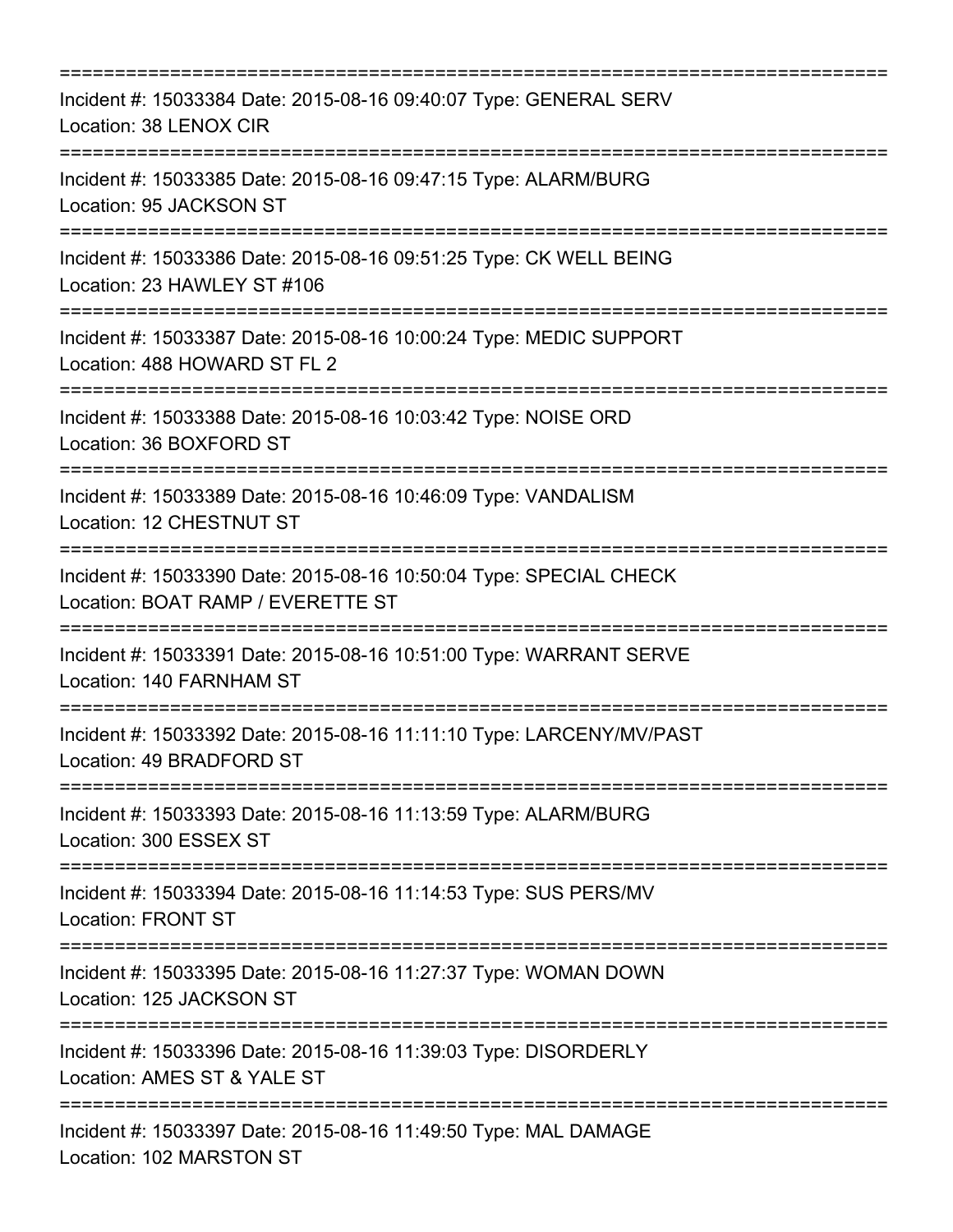Incident #: 15033398 Date: 2015-08-16 11:57:05 Type: DISTURBANCE Location: 78 SPRINGFIELD ST FL 2 =========================================================================== Incident #: 15033399 Date: 2015-08-16 12:24:51 Type: EXTRA SURVEIL Location: S COMMON ST =========================================================================== Incident #: 15033400 Date: 2015-08-16 12:31:55 Type: AUTO ACC/PED Location: BROADWAY & CANAL ST =========================================================================== Incident #: 15033401 Date: 2015-08-16 12:34:00 Type: LIC PLATE STO Location: 95 BEACON AV =========================================================================== Incident #: 15033402 Date: 2015-08-16 13:24:24 Type: BUILDING CHK Location: 37 BROMFIELD ST ============================== Incident #: 15033403 Date: 2015-08-16 13:27:29 Type: ANIMAL COMPL Location: 190 LAWRENCE ST FL PARKING LOT =========================================================================== Incident #: 15033404 Date: 2015-08-16 13:32:15 Type: UNKNOWN PROB Location: BROADWAY & COMMON ST =========================================================================== Incident #: 15033405 Date: 2015-08-16 13:51:34 Type: CK WELL BEING Location: 61 AMHERST ST =========================================================================== Incident #: 15033406 Date: 2015-08-16 14:09:39 Type: ANIMAL COMPL Location: 82 BENNINGTON ST =========================================================================== Incident #: 15033407 Date: 2015-08-16 14:35:20 Type: DISORDERLY Location: ANDOVER ST & STATE ST =========================================================================== Incident #: 15033408 Date: 2015-08-16 14:48:10 Type: MEDIC SUPPORT Location: 99 WINTHROP AV =========================================================================== Incident #: 15033409 Date: 2015-08-16 14:50:29 Type: ALARM/BURG Location: CITY HALL / 200 COMMON ST =========================================================================== Incident #: 15033410 Date: 2015-08-16 15:15:07 Type: MEDIC SUPPORT Location: 85 BRADFORD ST ============================ Incident #: 15033411 Date: 2015-08-16 15:22:30 Type: ROBBERY ARMED Location: EBLEN STORE / 490 ESSEX ST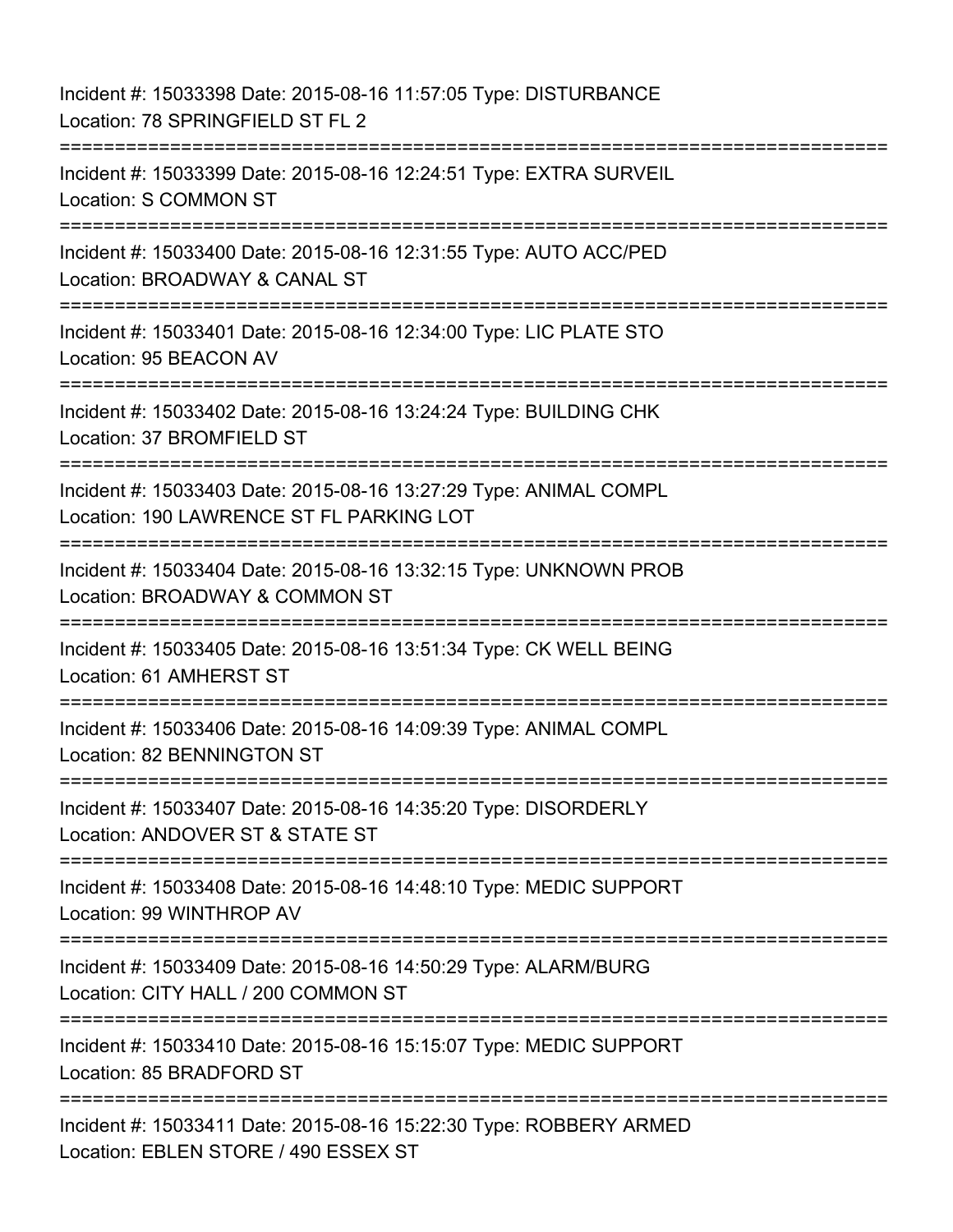Incident #: 15033412 Date: 2015-08-16 15:25:59 Type: EXTRA SURVEIL Location: EATON ST & BOAT RAMP =========================================================================== Incident #: 15033413 Date: 2015-08-16 15:31:51 Type: 209A/SERVE Location: 300 AMES ST =========================================================================== Incident #: 15033414 Date: 2015-08-16 15:32:31 Type: B&E/MV/PROG Location: 221 VALLEY =========================================================================== Incident #: 15033415 Date: 2015-08-16 15:52:13 Type: SUS PERS/MV Location: GORHAM ST & S BROADWAY =========================================================================== Incident #: 15033416 Date: 2015-08-16 16:08:40 Type: DOMESTIC/PAST Location: 223 BRUCE ST =========================================================================== Incident #: 15033417 Date: 2015-08-16 16:14:34 Type: ASSIST FIRE Location: 6 SPRINGFIELD ST =========================================================================== Incident #: 15033418 Date: 2015-08-16 16:16:28 Type: ALARM/BURG Location: CORTES RESD / 1055 ESSEX ST =========================================================================== Incident #: 15033419 Date: 2015-08-16 16:16:53 Type: MEDIC SUPPORT Location: 78 SPRINGFIELD ST FL 2 =========================================================================== Incident #: 15033420 Date: 2015-08-16 16:33:07 Type: B&E/MV/PAST Location: 195 ESSEX ST =========================================================================== Incident #: 15033421 Date: 2015-08-16 16:45:17 Type: VANDALISM Location: LEAHY SCHOOL / 100 ERVING AV =========================================================================== Incident #: 15033422 Date: 2015-08-16 16:49:50 Type: MAN DOWN Location: 146 PROSPECT ST =========================================================================== Incident #: 15033425 Date: 2015-08-16 17:07:38 Type: SUS PERS/MV Location: LAWRENCE & IRVING =========================================================================== Incident #: 15033423 Date: 2015-08-16 17:20:11 Type: 209A/VIOLATION Location: 95 BOXFORD ST =========================================================================== Incident #: 15033424 Date: 2015-08-16 17:25:02 Type: NEIGHBOR PROB Location: 33 JUNIPER ST #1 FL REAR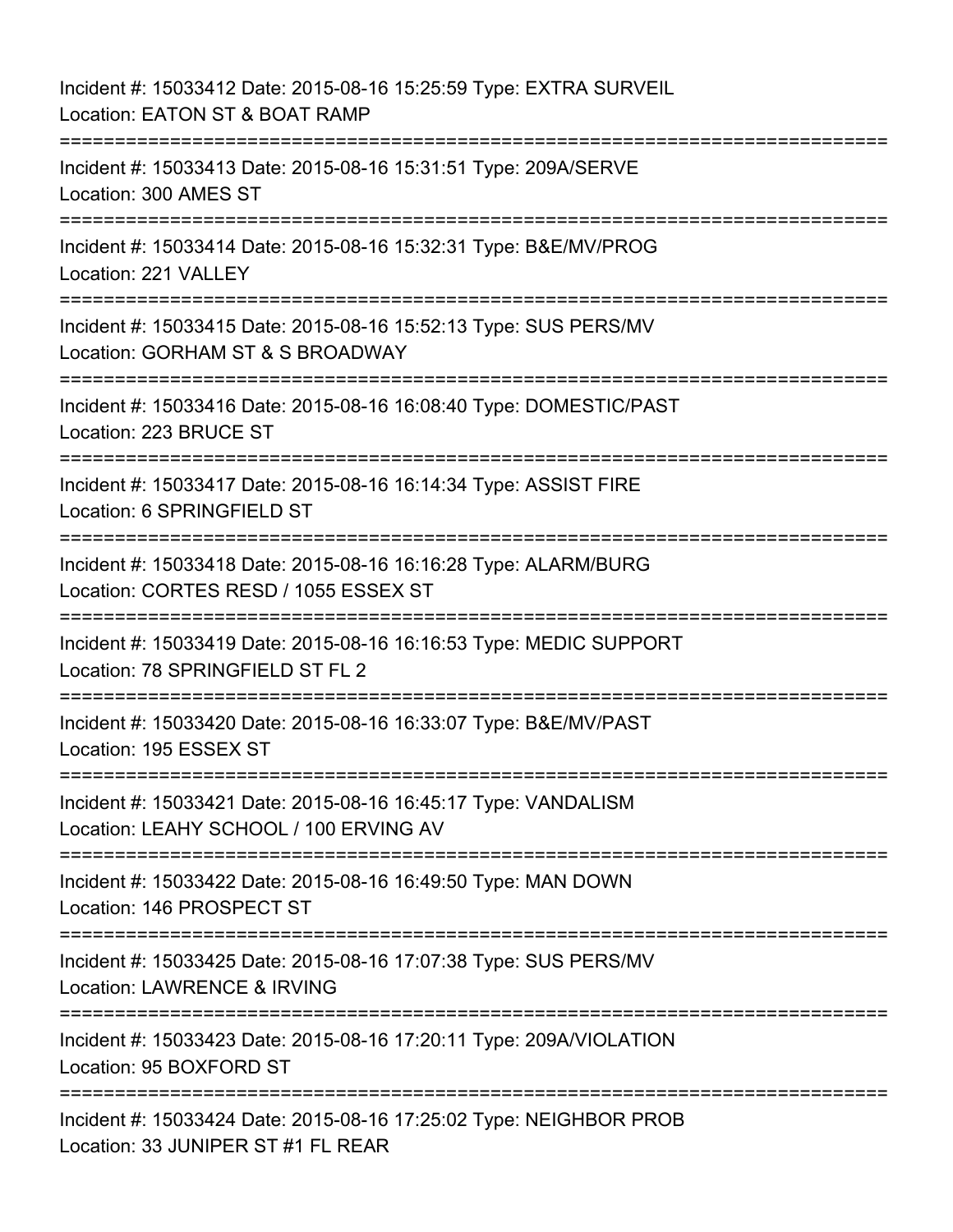Incident #: 15033426 Date: 2015-08-16 17:26:25 Type: THREATS Location: 230 ANDOVER ST

=========================================================================== Incident #: 15033427 Date: 2015-08-16 17:30:36 Type: SUS PERS/MV Location: BANK OF AMERICA / ESSEX STREET =========================================================================== Incident #: 15033428 Date: 2015-08-16 17:38:51 Type: ALARMS Location: NATIONAL AMUSEMENT / 141 WINTHROP AVE =========================================================================== Incident #: 15033429 Date: 2015-08-16 17:47:20 Type: M/V STOP Location: 455 RIVERSIDE DR =========================================================================== Incident #: 15033430 Date: 2015-08-16 17:52:11 Type: LOUD NOISE Location: 38 FLORENCE AV =========================================================================== Incident #: 15033431 Date: 2015-08-16 17:55:13 Type: WOMAN DOWN Location: 75 BEACON ST =========================================================================== Incident #: 15033432 Date: 2015-08-16 18:00:55 Type: DISTURBANCE Location: 33 JUNIPER ST =========================================================================== Incident #: 15033433 Date: 2015-08-16 18:02:55 Type: WOMAN DOWN Location: 72 SULLIVAN AV =========================================================================== Incident #: 15033434 Date: 2015-08-16 18:10:37 Type: LARCENY/PAST Location: MCDONALDS / 50 BROADWAY =========================================================================== Incident #: 15033435 Date: 2015-08-16 18:38:06 Type: M/V STOP Location: BENNINGTON ST & ERVING AV =========================================================================== Incident #: 15033436 Date: 2015-08-16 18:43:02 Type: AUTO ACC/UNK PI Location: LAWLOR SCHOOL / 4 LEXINGTON ST =========================================================================== Incident #: 15033439 Date: 2015-08-16 18:44:32 Type: THREATS Location: 213 FARNHAM ST =========================================================================== Incident #: 15033437 Date: 2015-08-16 18:46:19 Type: LOUD NOISE Location: EVERETT ST & ROWE ST =========================================================================== Incident #: 15033438 Date: 2015-08-16 18:48:50 Type: SHOPLIFTING Location: CVS PHARMACY / 205 S BROADWAY

===========================================================================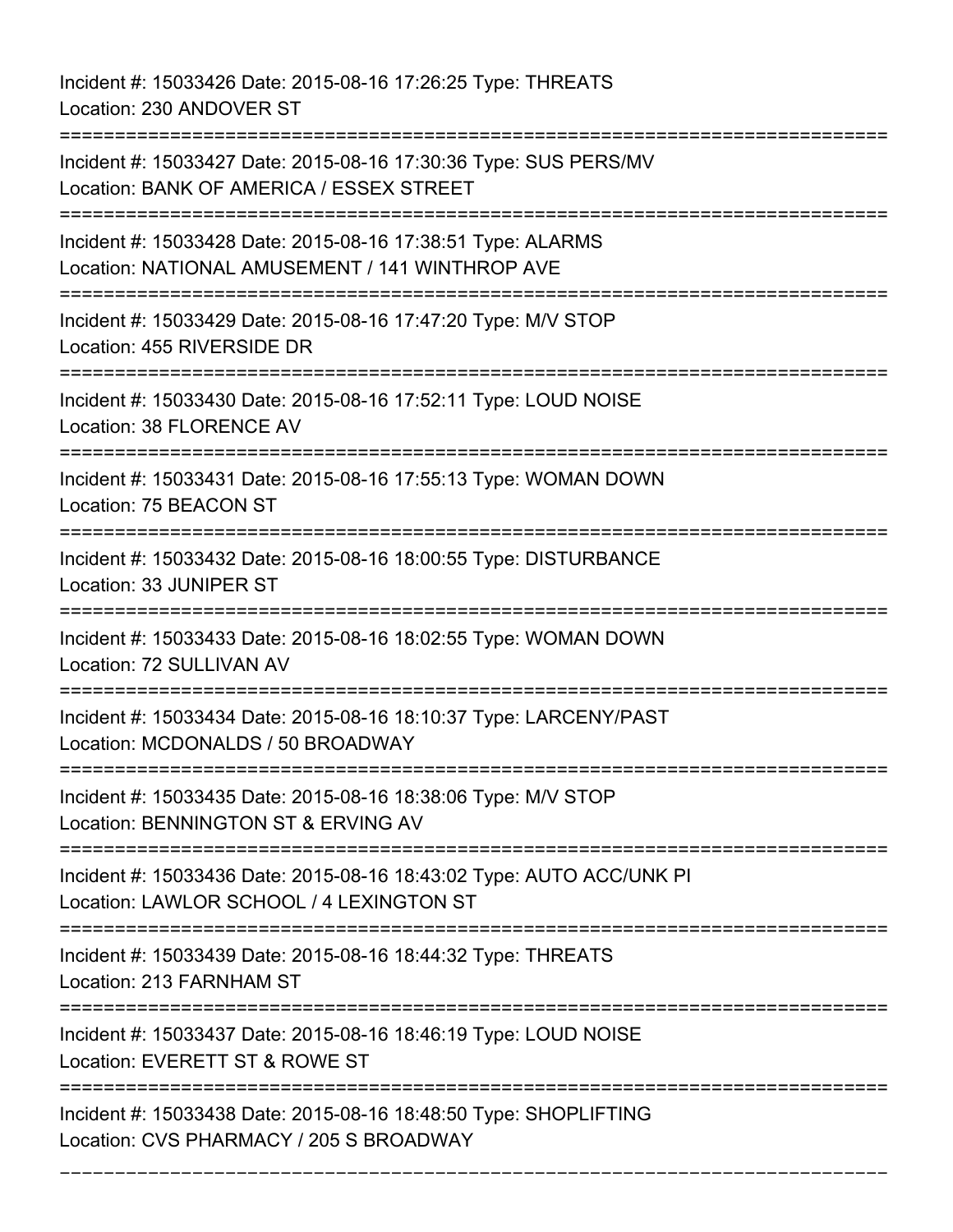Incident #: 15033440 Date: 2015-08-16 18:52:22 Type: NOISE ORD Location: 15 PORTLAND ST =========================================================================== Incident #: 15033441 Date: 2015-08-16 18:52:46 Type: DISORDERLY Location: JACKSON LUMBER CO. / 215 MARKET ST =========================================================================== Incident #: 15033442 Date: 2015-08-16 18:55:52 Type: UNWANTEDGUEST Location: HOLIDAY INN EXPRESS / 224 WINTHROP AV =========================================================================== Incident #: 15033443 Date: 2015-08-16 19:05:10 Type: NOISE ORD Location: 12 CANTERBURY ST =========================================================================== Incident #: 15033444 Date: 2015-08-16 19:23:55 Type: M/V STOP Location: BROADWAY & DAISY ST =========================================================================== Incident #: 15033445 Date: 2015-08-16 19:24:38 Type: M/V STOP Location: BROADWAY & DAISY ST =========================================================================== Incident #: 15033446 Date: 2015-08-16 19:39:18 Type: SUS PERS/MV Location: BRUCE SCHOOL / 135 BUTLER ST =========================================================================== Incident #: 15033448 Date: 2015-08-16 19:42:41 Type: B&E/MV/PAST Location: ESSEX ST & JACKSON ST =========================================================================== Incident #: 15033447 Date: 2015-08-16 19:54:03 Type: LOUD NOISE Location: EVERETT ST & ROWE ST =========================================================================== Incident #: 15033449 Date: 2015-08-16 19:56:04 Type: NOISE ORD Location: 108 WACHUSETTS AV =========================================================================== Incident #: 15033450 Date: 2015-08-16 20:05:40 Type: SUS PERS/MV Location: FARNHAM ST & SHAWSHEEN RD =========================================================================== Incident #: 15033451 Date: 2015-08-16 20:11:57 Type: WOMAN DOWN Location: ERVING AV & HAMPSHIRE ST =========================================================================== Incident #: 15033452 Date: 2015-08-16 20:17:52 Type: DISTURBANCE Location: 45 N PARISH RD =========================================================================== Incident #: 15033453 Date: 2015-08-16 20:21:37 Type: NOISE ORD Location: 71 ELM ST ===========================================================================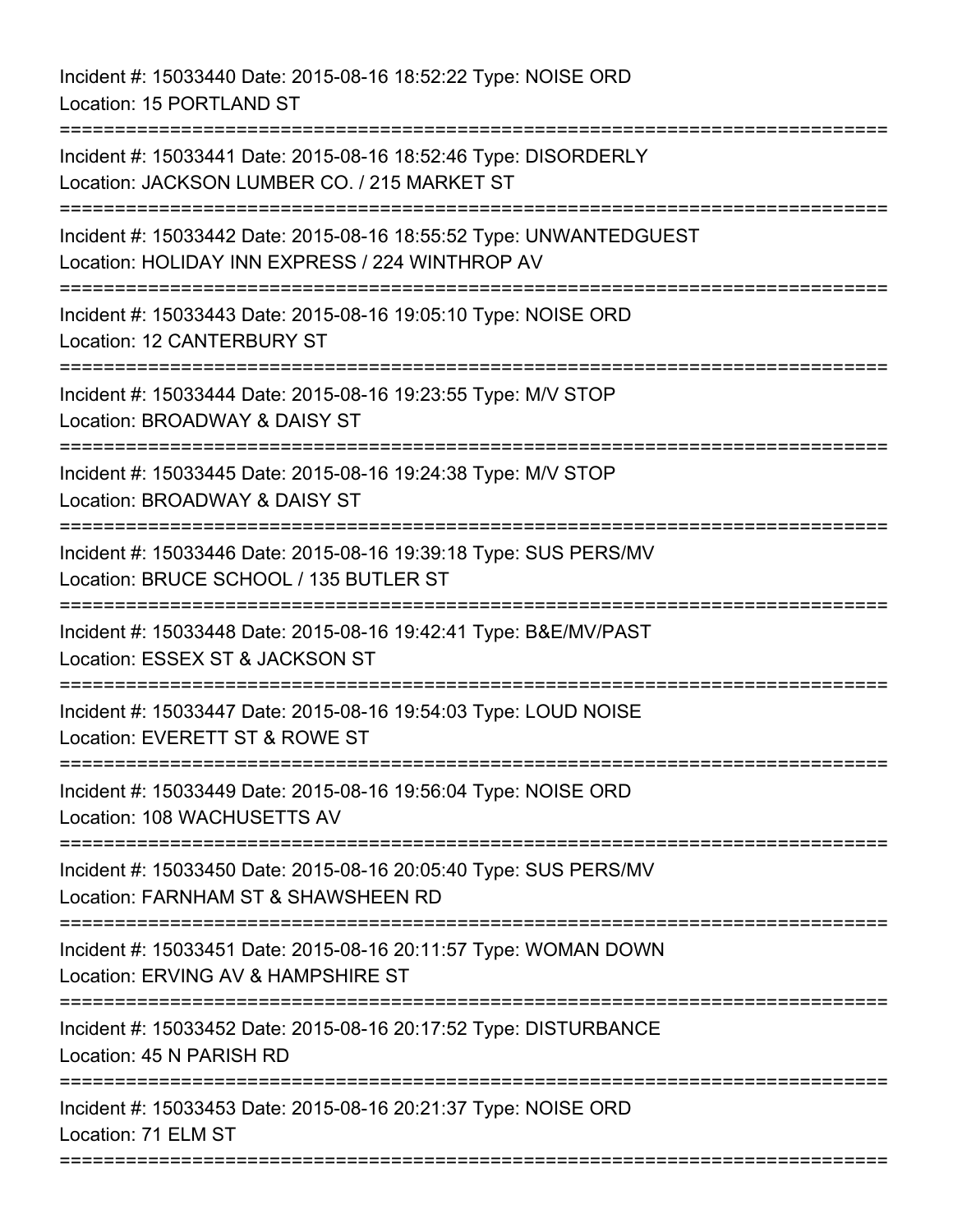Incident #: 15033454 Date: 2015-08-16 20:27:51 Type: DISTURBANCE Location: 183 PARKER ST

=========================================================================== Incident #: 15033455 Date: 2015-08-16 20:31:31 Type: ALARM/BURG Location: ARLINGTON SCHOOL / 150 ARLINGTON ST =========================================================================== Incident #: 15033457 Date: 2015-08-16 20:32:48 Type: HIT & RUN M/V Location: 209 JACKSON ST =========================================================================== Incident #: 15033456 Date: 2015-08-16 20:33:04 Type: DRUG VIO Location: 160 FRANKLIN ST =========================================================================== Incident #: 15033458 Date: 2015-08-16 20:35:16 Type: SUS PERS/MV Location: 160 FRANKLIN ST =========================================================================== Incident #: 15033459 Date: 2015-08-16 20:45:14 Type: M/V STOP Location: BROADWAY & LOWELL ST =========================================================================== Incident #: 15033460 Date: 2015-08-16 20:45:24 Type: LARCENY/PAST Location: 362 ESSEX ST =========================================================================== Incident #: 15033461 Date: 2015-08-16 20:52:22 Type: SUS PERS/MV Location: OZZIES PIZZA / 394 BROADWAY =========================================================================== Incident #: 15033462 Date: 2015-08-16 20:53:41 Type: LOUD NOISE Location: 1 MILL ST =========================================================================== Incident #: 15033463 Date: 2015-08-16 20:56:42 Type: LOUD NOISE Location: CAMELLA TEOLI WY =========================================================================== Incident #: 15033464 Date: 2015-08-16 21:02:27 Type: SUS PERS/MV Location: EVERETT ST & TEWKSBURY ST =========================================================================== Incident #: 15033465 Date: 2015-08-16 21:02:30 Type: WARRANT SERVE Location: LAWRENCE GENERAL HOSPITAL / MYRTLE ST & WALNUT ST =========================================================================== Incident #: 15033466 Date: 2015-08-16 21:10:01 Type: FIRE WORKS Location: CONGRESS ST & HAVERHILL ST =========================================================================== Incident #: 15033467 Date: 2015-08-16 21:12:11 Type: ALARM/BURG Location: 431 COMMON ST ===========================================================================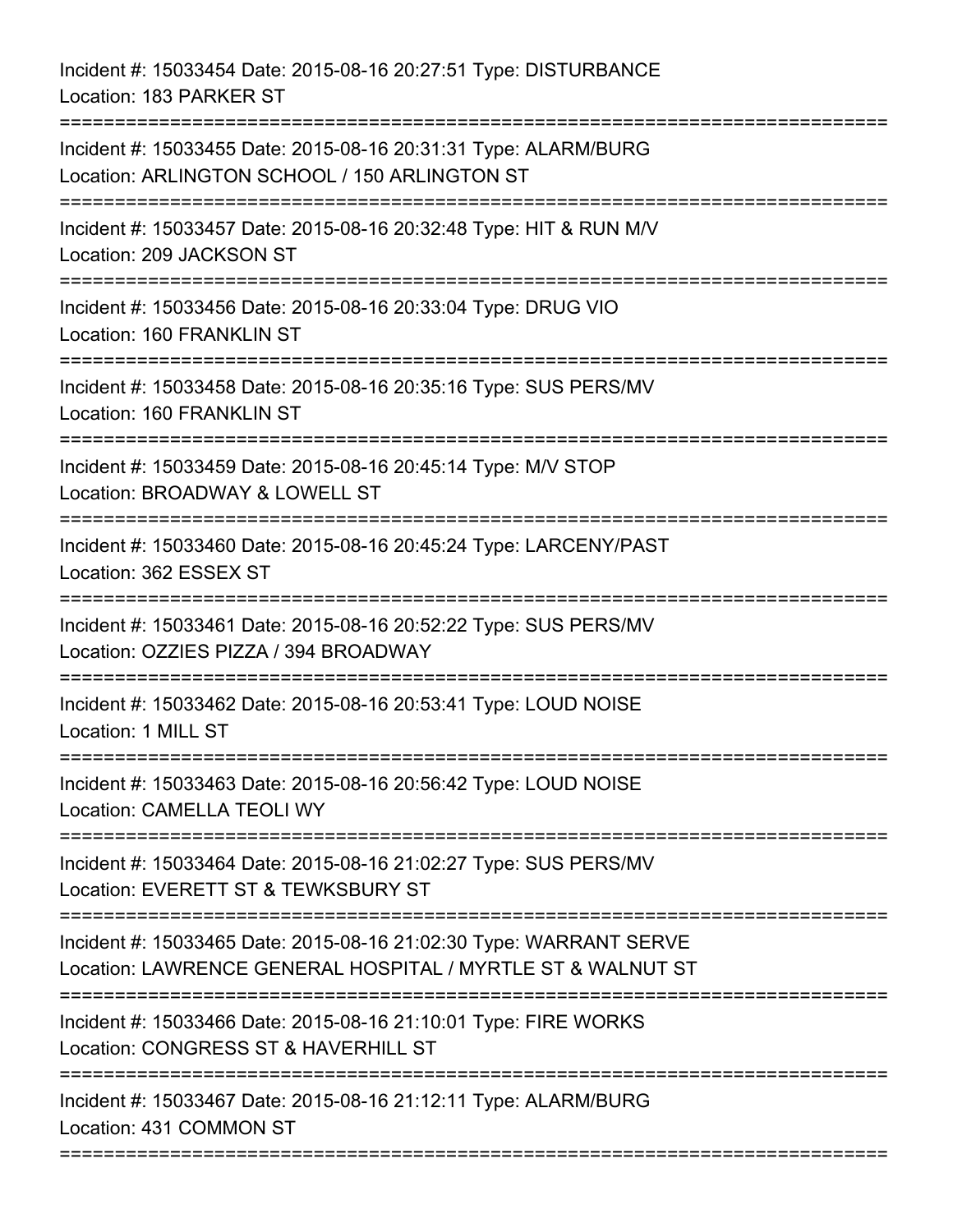Location: 171 HIGH ST

| -------------------------                                                                                                          |
|------------------------------------------------------------------------------------------------------------------------------------|
| Incident #: 15033469 Date: 2015-08-16 21:20:32 Type: M/V STOP<br>Location: FRANKLIN ST & GREEN ST                                  |
| Incident #: 15033470 Date: 2015-08-16 21:22:41 Type: SUS PERS/MV<br>Location: 167 SANBORN ST                                       |
| Incident #: 15033471 Date: 2015-08-16 21:24:48 Type: M/V STOP<br>Location: 40 LAWRENCE ST                                          |
| Incident #: 15033472 Date: 2015-08-16 21:26:48 Type: M/V STOP<br>Location: LAWRENCE ST & LEBANON ST                                |
| Incident #: 15033473 Date: 2015-08-16 21:31:24 Type: UNWANTEDGUEST<br>Location: 129 FARNHAM ST                                     |
| Incident #: 15033474 Date: 2015-08-16 21:51:36 Type: M/V STOP<br>Location: MERRIMACK ST & S UNION ST<br>:======================    |
| Incident #: 15033477 Date: 2015-08-16 21:55:09 Type: MEDIC SUPPORT<br><b>Location: CENTRAL BRIDGE</b><br>========================= |
| Incident #: 15033475 Date: 2015-08-16 21:55:31 Type: DEATH SUDDEN<br>Location: 198 ESSEX ST #214 FL 2                              |
| Incident #: 15033476 Date: 2015-08-16 21:57:30 Type: M/V STOP<br>Location: BROADWAY & LOWELL ST                                    |
| Incident #: 15033478 Date: 2015-08-16 22:07:16 Type: DISTURBANCE<br>Location: 78 WATER ST                                          |
| Incident #: 15033479 Date: 2015-08-16 22:08:14 Type: M/V STOP<br>Location: 621 ESSEX ST                                            |
| Incident #: 15033480 Date: 2015-08-16 22:18:52 Type: M/V STOP<br>Location: 145 WEST ST                                             |
| Incident #: 15033482 Date: 2015-08-16 22:22:13 Type: THREATS<br>Location: 187 PARKER ST FL 1                                       |
|                                                                                                                                    |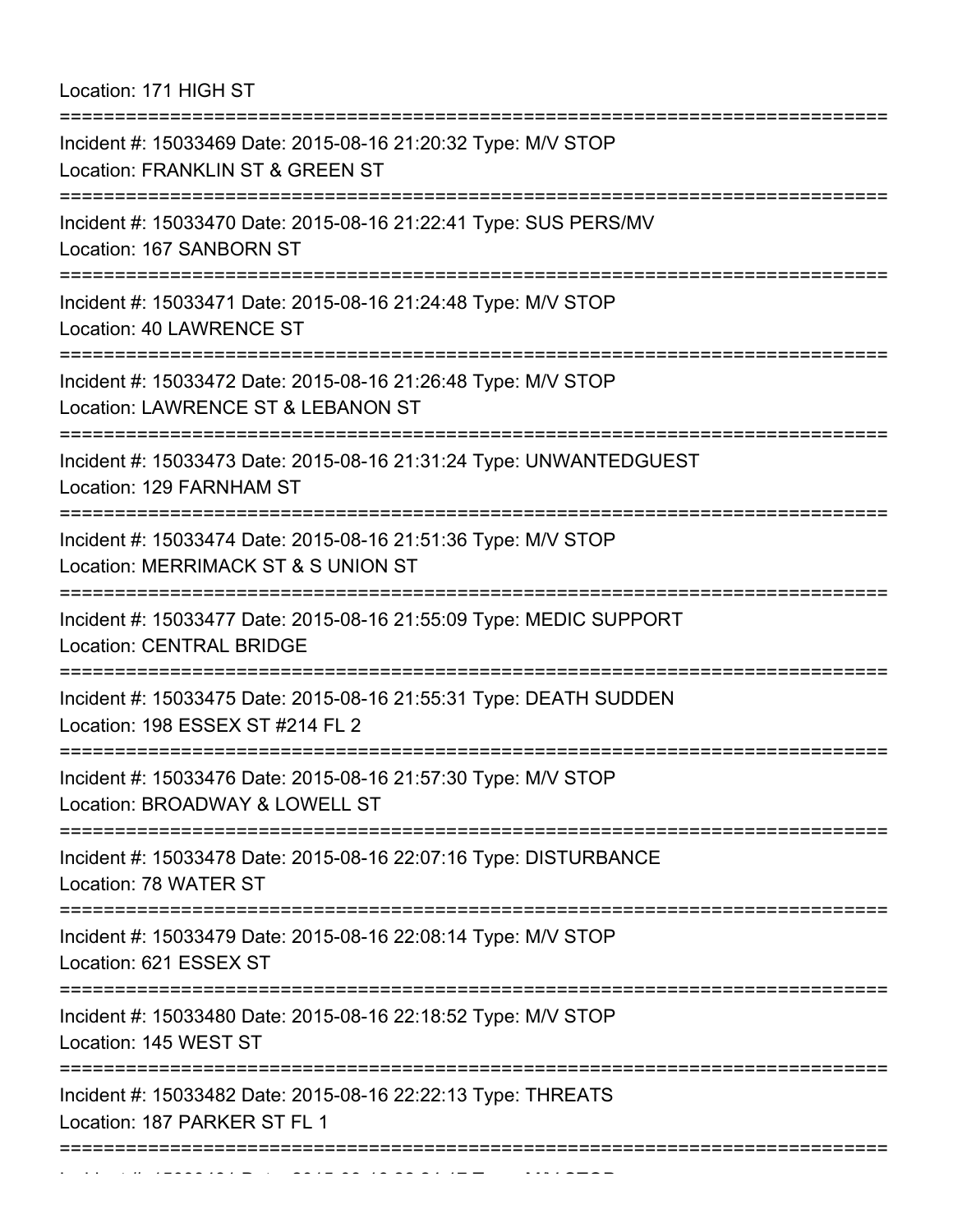| Location: MARKET ST & S UNION ST<br>==========================                                                                        |
|---------------------------------------------------------------------------------------------------------------------------------------|
| Incident #: 15033483 Date: 2015-08-16 22:27:01 Type: MEDIC SUPPORT<br>Location: 54 TEWKSBURY ST                                       |
| Incident #: 15033484 Date: 2015-08-16 22:30:08 Type: M/V STOP<br>Location: ERVING AV & LAWRENCE ST                                    |
| Incident #: 15033485 Date: 2015-08-16 22:35:35 Type: M/V STOP<br>Location: 360 BROADWAY                                               |
| Incident #: 15033486 Date: 2015-08-16 22:36:51 Type: LOUD NOISE<br>Location: 91 GREENWOOD ST<br>------------------------------------- |
| Incident #: 15033488 Date: 2015-08-16 22:39:20 Type: HOME INVASION<br>Location: 226 HIGH ST FL 2                                      |
| Incident #: 15033487 Date: 2015-08-16 22:40:28 Type: NOISE ORD<br>Location: 168 ANDOVER ST                                            |
| Incident #: 15033489 Date: 2015-08-16 22:42:36 Type: DISTURBANCE<br>Location: 157 NEWBURY ST #1                                       |
| Incident #: 15033490 Date: 2015-08-16 22:53:27 Type: M/V STOP<br>Location: BOEHM ST & PROSPECT ST                                     |
| Incident #: 15033491 Date: 2015-08-16 23:04:58 Type: ALARM/BURG<br>Location: NORTHERN ESSEX COMMUNITY COLLEGE / 420 COMMON ST         |
| Incident #: 15033492 Date: 2015-08-16 23:07:01 Type: HOME INVASION<br>Location: 176 ABBOTT ST #2 FL 2                                 |
| Incident #: 15033493 Date: 2015-08-16 23:07:45 Type: LOUD NOISE<br>Location: 70 FOSTER ST                                             |
| Incident #: 15033494 Date: 2015-08-16 23:31:37 Type: FIRE<br>Location: ALDER ST & POPLAR ST                                           |
| Incident #: 15033495 Date: 2015-08-16 23:49:39 Type: DEATH SUDDEN<br>Location: 111 OLIVE AV FL 1                                      |
|                                                                                                                                       |